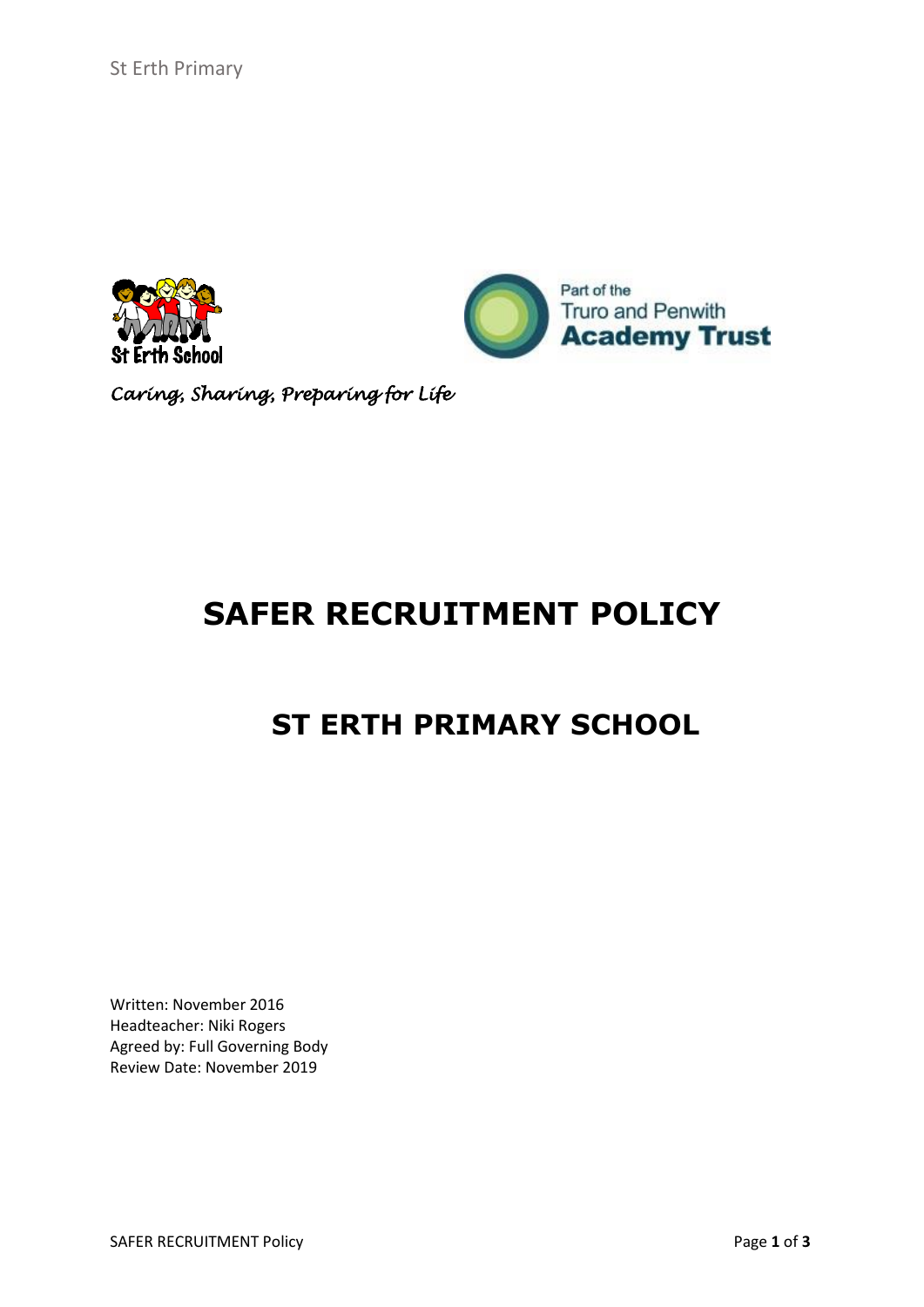## **ST ERTH COMMUNITY PRIMARY SCHOOL**

### **SAFER RECRUITMENT POLICY**

#### **1 INTRODUCTION**

The purpose of this policy is to set out the minimum requirements of a recruitment process that aims to:

- Attract the best possible applicants to vacancies;
- Deter prospective applicants who are unsuitable to work with children or young people;
- Identify and reject applicants who are unsuitable for work with children or young people.

#### **2 STATUTORY REQUIREMENTS**

There are some statutuory requirements for the appointment of some staff in schools – notably Headteachers. These requirements change from time to time and must be met.

#### **3 IDENTIFICATION OF RECRUIITERS**

At least one recruiter will have successfully received accredited training in safer recruitment procedures.

#### **4 INVITING APPLICATIONS**

4.1 Advertisements for posts – whether in newspapers, journals or on-line – will include a safeguarding statement:

4.2 Prospective applicants will be supplied, as a minimum, with the following:

- Job description and person specification
- School's child protection policy
- School's recruitment policy (this document)
- Selection procedure for the post
- An application form

4.3 All prospective applicants must complete, in full, an application form.

#### **5 SHORT-LISTING AND REFERENCES**

5.1 Short listing of candidates will be against the person specification for the post.

5.2 Where possible, references will be taken up before the selection stage, so that any discrepancies can be probed during the selection stage.

5.3 References will be sought directly from the referee. References or testimonials provided by the candidate will never be accepted.

5.4 Where necessary, referees will be contacted by telephone or e-mail in order to clarify any anomalies or discrepancies. A detailed written note will be kept of such exchanges. 5.5 Where necessary, previous employers who have not been named as referees will be contacted in order to clarify any anomalies or discrepancies. A detailed written note will be

kept of such exchanges.

5.6 Referees will always be asked specific questions about:

The candidate's suitability for working with children and young people;